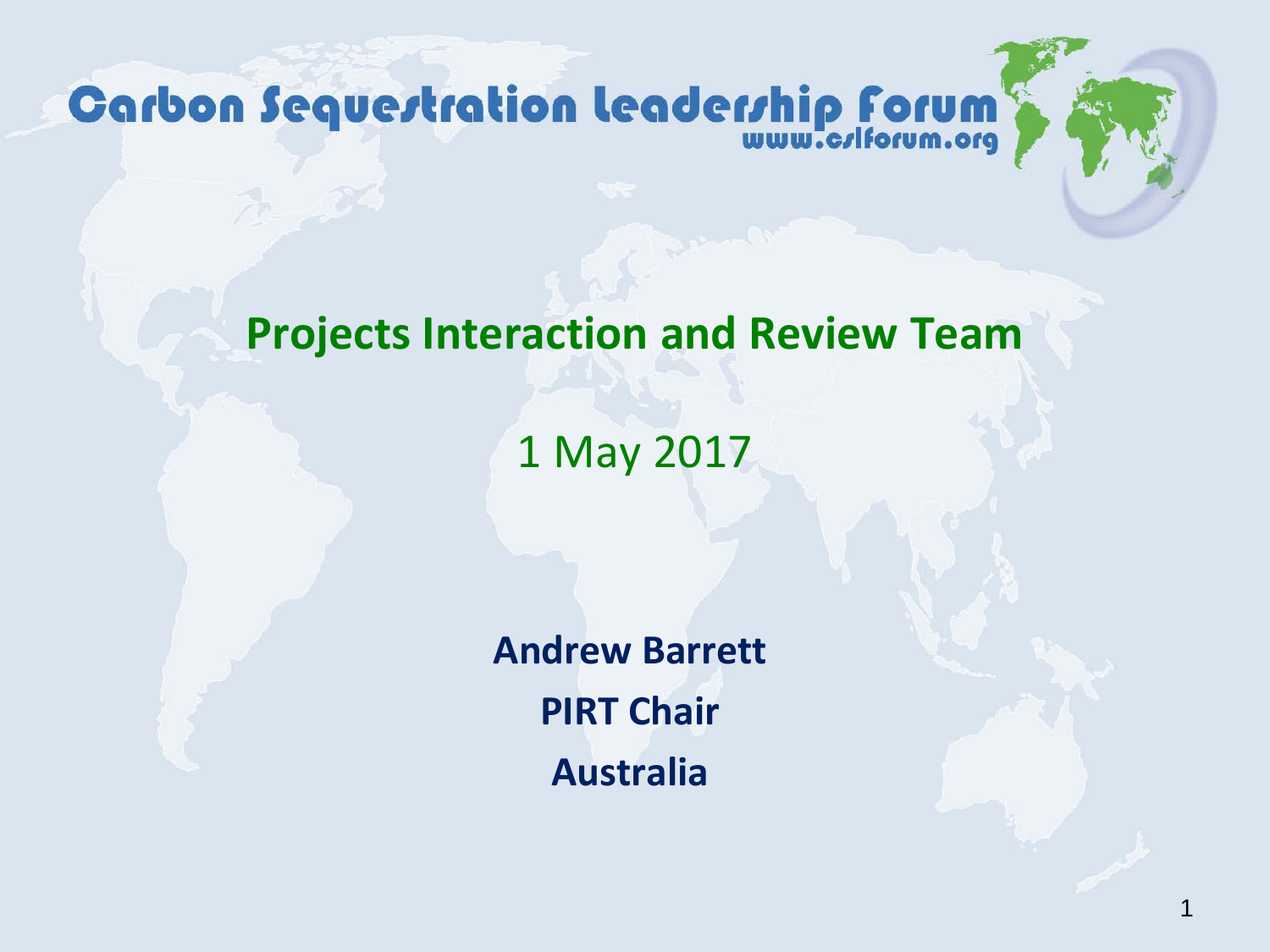## **Carbon Sequertration Leaderrhip Forum**

### **Agenda**

- 1. Welcome and Opening Remarks
- 2. Introduction of Attendees
- 3. Adoption of Agenda
- 4. Approval of Summary from Tokyo PIRT Meeting
- 5. Report from Secretariat
- 6. 2017 CSLF Technology Roadmap (TRM) Update
- 7. Review of Project Proposed for CSLF Recognition: Al Reyadah CCUS Project
- 8. Review of Project Proposed for CSLF Recognition: Carbon Capture Simulation Initiative / Carbon Capture Simulation for Industry Impact (CCSI/CCSI2)
- 9. Review of Project Proposed for CSLF Recognition: National Risk Assessment Partnership (NRAP)
- 10. Update on CSLF-recognized Projects Engagement Activities
- 11. Open Discussion on Possible New Technical Group Activities
- 12. General Discussion and New Business
- 13. Action Items and Next Steps
- 14. Closing Comments / Adjourn <sup>2</sup>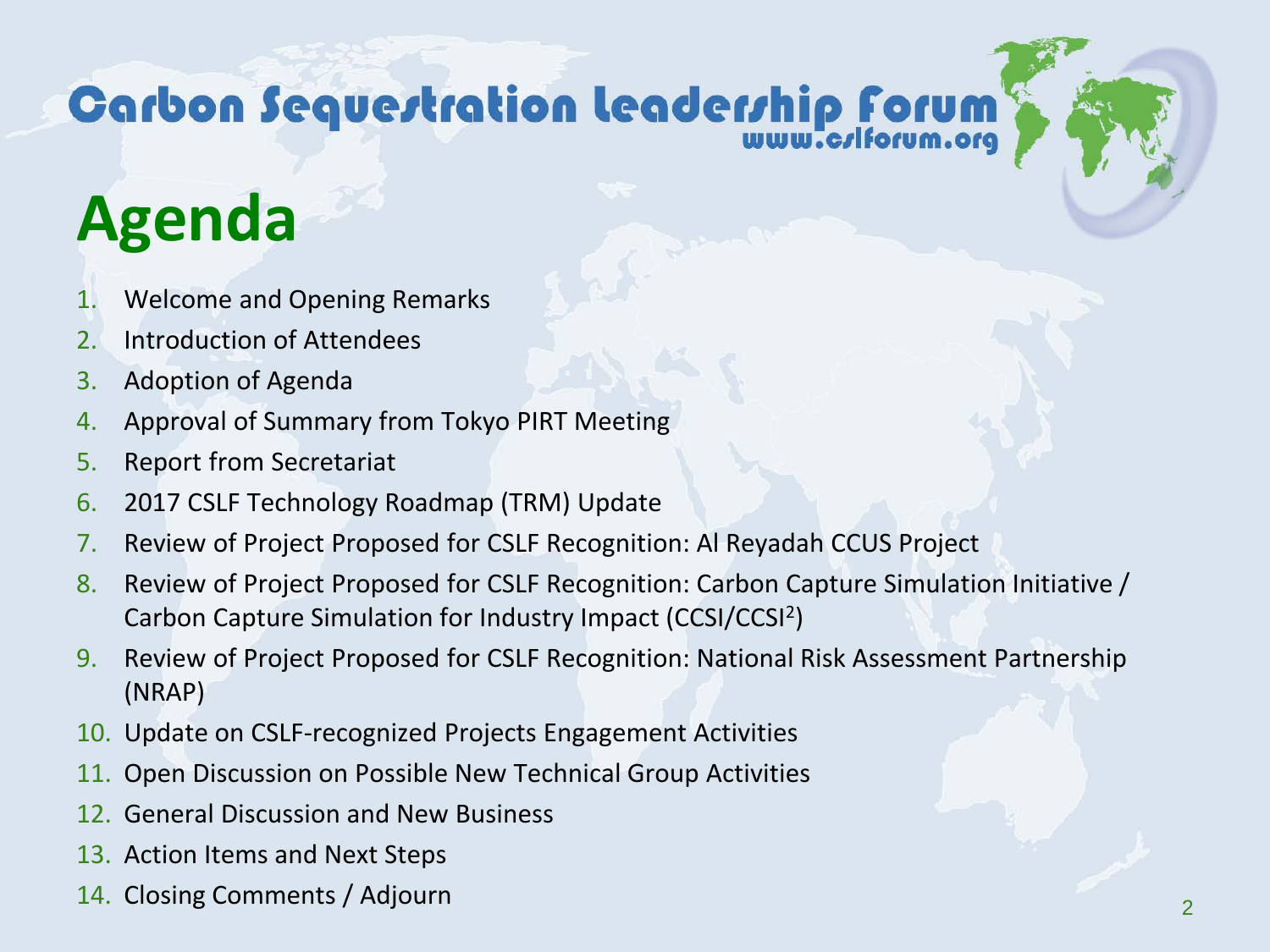## Carbon Sequertration Leaderrhip Forum

#### **Projects seeking CSLF recognition**

- Al Reyadah CCUS Project *Dipak Sakaria Abu Dhabi Carbon Capture Company (Al Reyadah), United Arab Emirates*
- Carbon Capture Simulation Initiative / Carbon Capture Simulation for Industry Impact (CCSI/CCSI2) *Grant Bromhal National Energy Technology Laboratory, United States*
- National Risk Assessment Partnership (NRAP) *Grant Bromhal National Energy Technology Laboratory, United States* <sup>3</sup>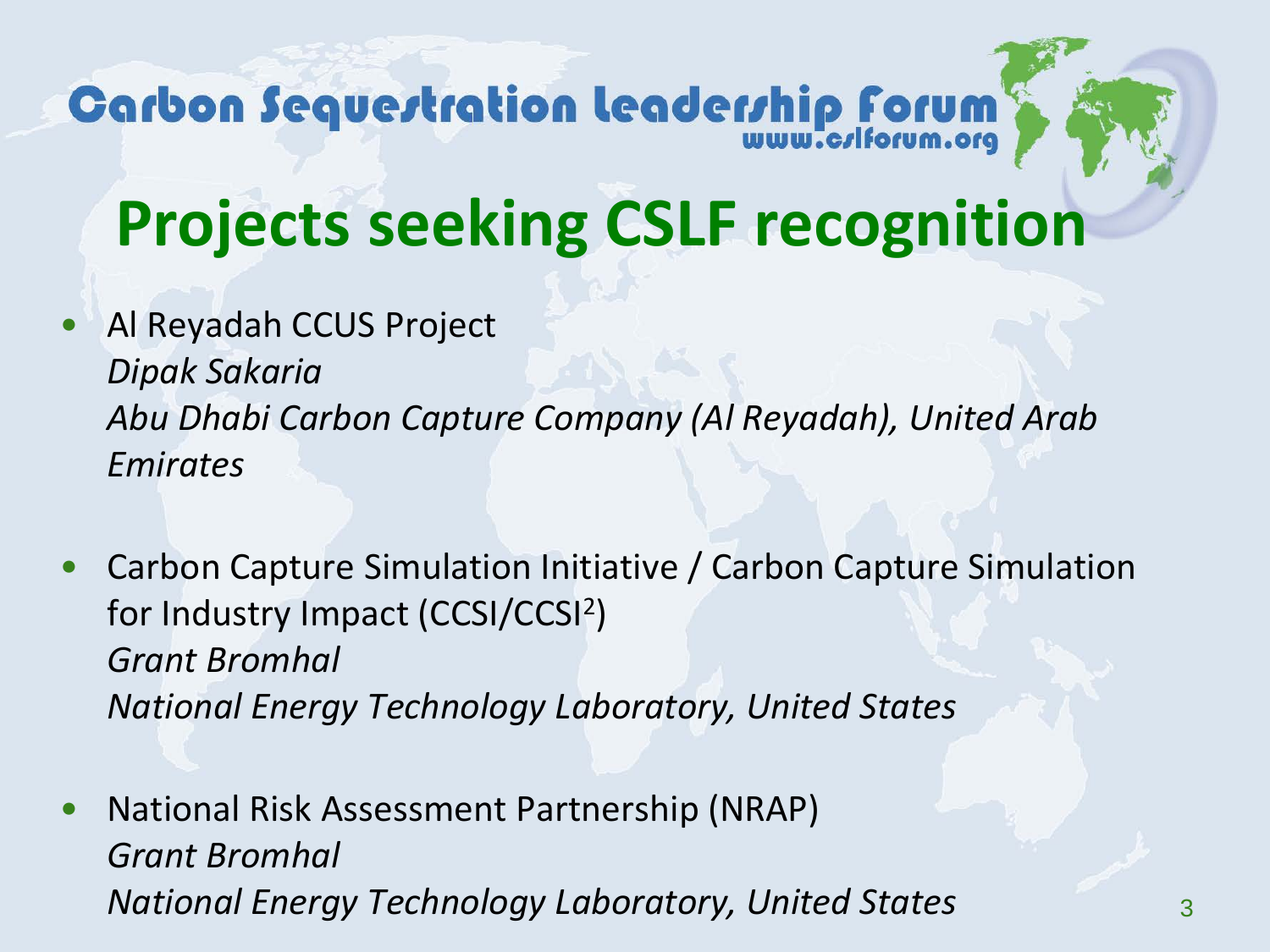# **Carbon Sequertration leaderrhip forum**



Discussion on recognition criteria

- Are the criteria still appropriate?
- Do they unintentionally exclude appropriate projects?
- Action item: review criteria within PIRT TOR and CSLF TOR